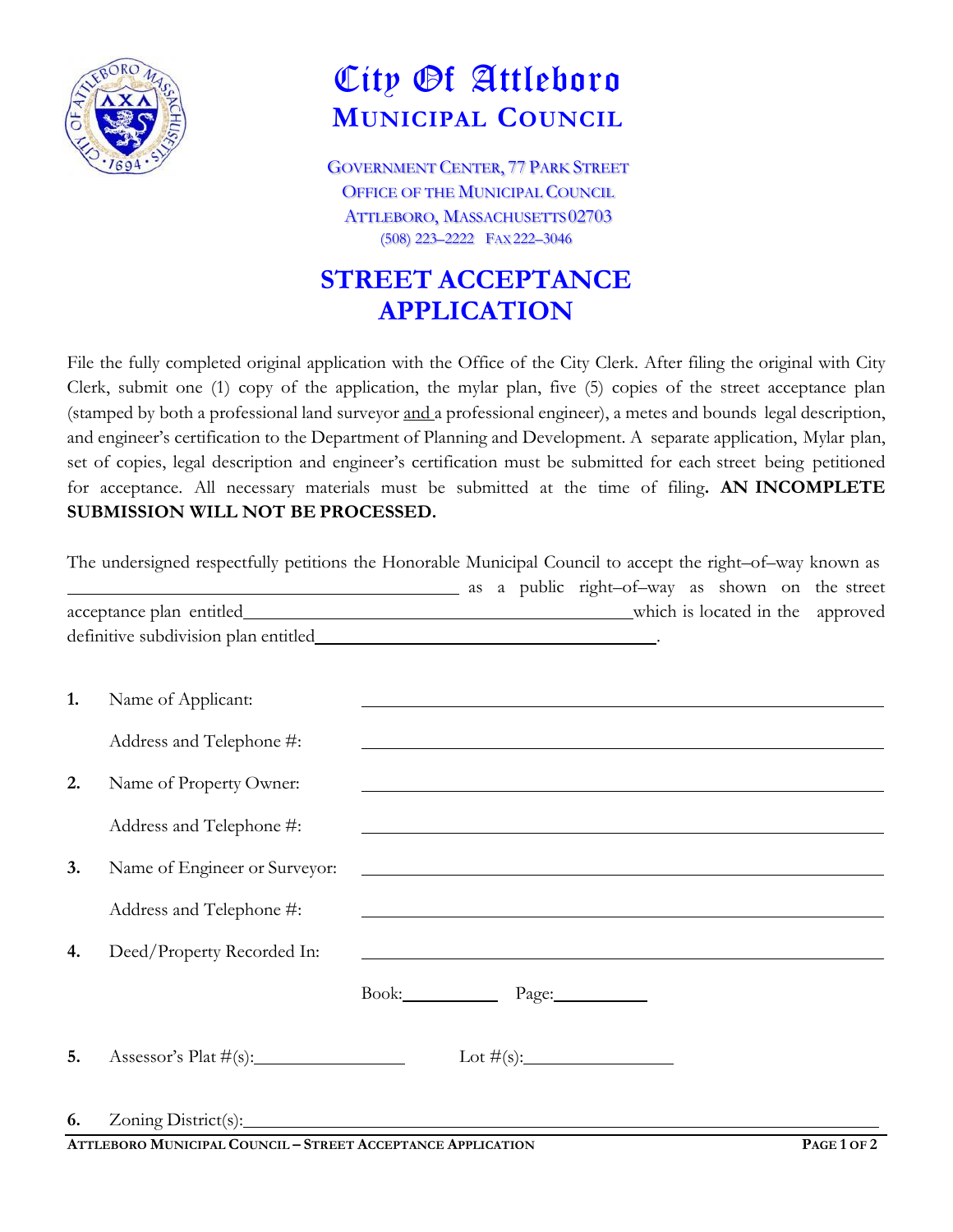| 7.  | Plan and Profile of:         |  |
|-----|------------------------------|--|
| 8.  | Length of Roadway:           |  |
| 9.  | <b>Station Numbers:</b>      |  |
| 10. | Number of Sheets:            |  |
| 11. | Signature of Applicant:      |  |
| 12. | Signature of Owner:          |  |
| 13. | Signature of Representative: |  |

**Pursuant to §9-31, Delinquent Taxpayers of the Revised Ordinances of the City Of Attleboro, I attest that I, to the best of my knowledge, have paid any and all municipal charges.**

| <b>Signature of Owner:</b>     |                                                                                                                   | Date: |
|--------------------------------|-------------------------------------------------------------------------------------------------------------------|-------|
| <b>Type or Print:</b>          |                                                                                                                   |       |
| <b>Signature of Applicant:</b> |                                                                                                                   | Date: |
| <b>Type or Print:</b>          |                                                                                                                   |       |
|                                |                                                                                                                   |       |
|                                | Please Note: This application cannot be processed unless initialed by both the City Collector and City Treasurer. |       |
| Zaida Keefer, City Collector   | Date: $\_\_$                                                                                                      |       |

**Please be advised that all taxes associated with the right(s)-of-way and/or stormwater parcels must be paid through the end of the fiscal year in which the street will be accepted. A public hearing shall not be scheduled until such time as the taxes are paid.** 

Date:

Laura L. Gignac, City Treasurer